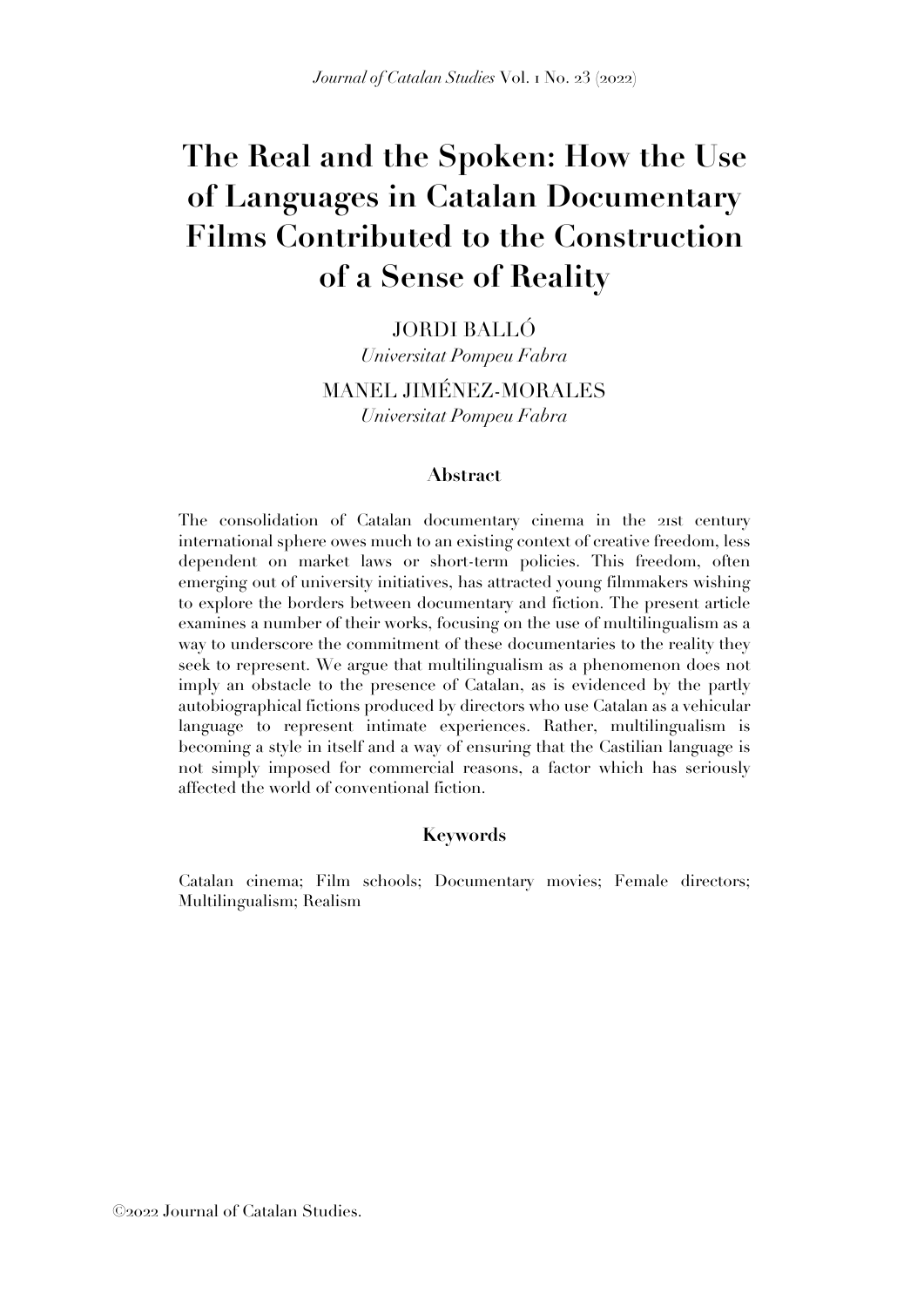## **The Real and the Spoken: How the Use of Languages in Catalan Documentary Films Contributed to the Construction of a Sense of Reality**

JORDI BALLÓ

*Universitat Pompeu Fabra*

MANEL JIMÉNEZ-MORALES *Universitat Pompeu Fabra*

## **Standardising A Not So-Standard Reality**

One of the longest and most fundamental sequences of the documentary *En construcción* (2001), by José Luis Guerín, reveals something of its distinctive and ground-breaking significance. In the scene, the workers who are constructing new buildings in Barcelona's multicultural Raval neighbourhood uncover a burial site, scattered with human bones, that has archaeological value. The sequence brings together neighbours and passers-by in a sort of spontaneous assembly. In this non-stop sequence, the comments from all these witnesses combine to form a continuous dialogue as they speculate about the remains. The collage of intertwined impressions shows how different languages emerge naturally and coherently in a flawless mixture of Catalan, Spanish, Moroccan Arabic, Panjabi and Catalan Sign Language. The result is a plethora of voices and reactions, an ode to multiculturalism that expresses how Barcelona reveals itself as a pluralistic city, a metonymy for an entire world. At the same time, as Joan Ramon Resina (2008) noted in one of the first academic texts about the film, the sequence underscores the prevalence of the Spanish language as a means of communication between the new immigrants and the native population. The linguistic diversity of the sequence not only epitomises the relevance of language for Catalan documentaries, but also for the documentary genre itself.

Successful attempts at employing Catalan as an unmarked language in film have taken several paths. The process of linguistic standardisation of the Catalan language resumed in the early 1980s, following the so-called Transition to democracy in Spain. It was a period of significant sociolinguistic shifts: after nearly forty years of suppression and of different legal obstacles that prohibited or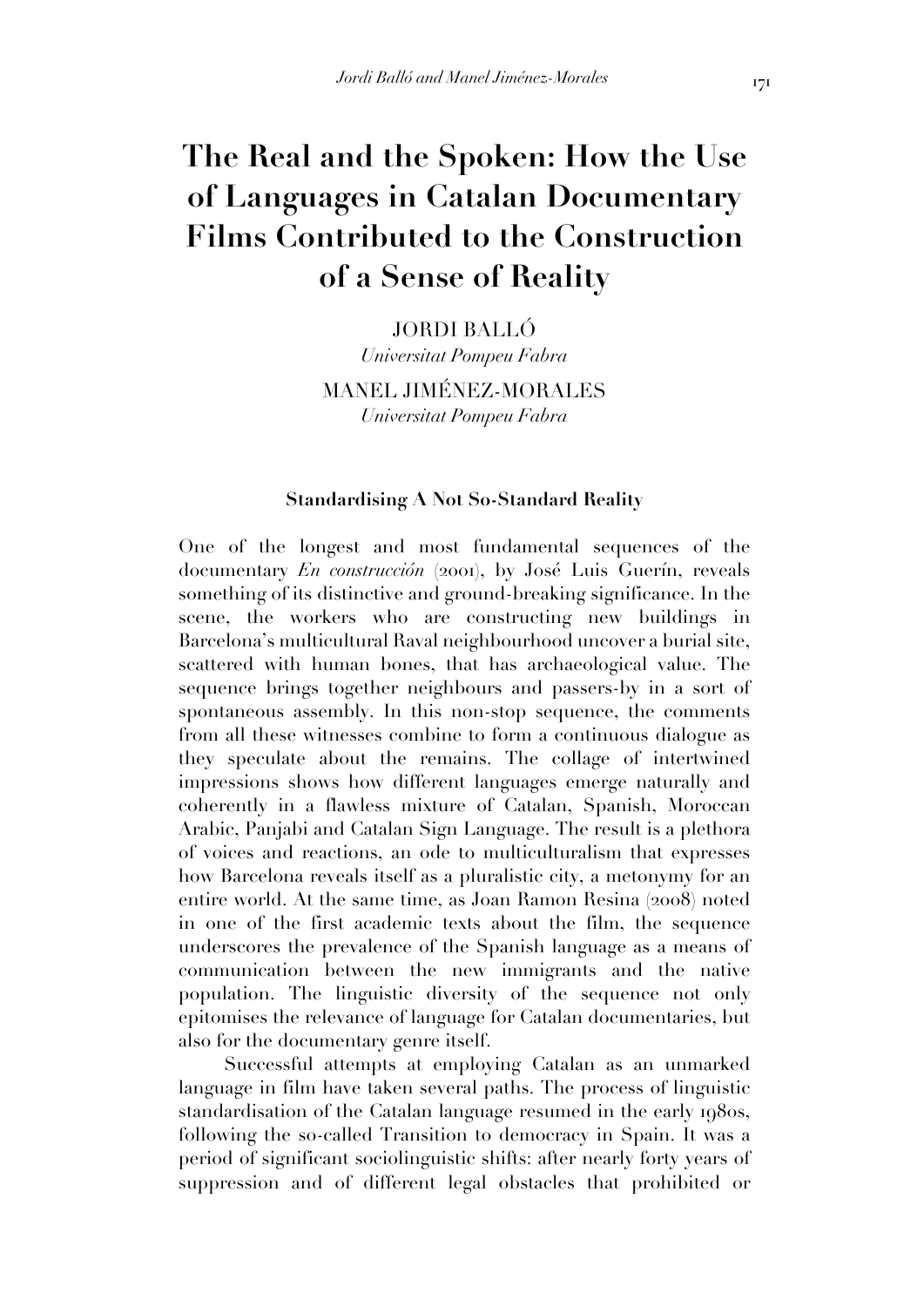severely limited the public use of the languages, Catalan speakers were in a position to readopt their own common language beyond the private sphere. Among the different policies enacted, the creation of the *Corporació Catalana de Mitjans Audiovisuals*—including the public Catalan television, TV3—in 1983 played a key role as a catalyst for the common use of Catalan in civil society (Gifreu 2011, 76). The *Corporació* challenged Spanish monolingualism in the mass media in Spain's Catalan-speaking areas—and residually in the French part of Catalonia—and helped to normalise the use of Catalan across different levels in society. Although regional languages had been officially recognised by the 1978 Constitution, until 1983 the mass media were totally dominated by Spanish, with the exception of a few programmes in Catalan on *TVE Catalunya* (Various Authors 2009). Audio-visual productions in Catalan—or those dubbed into the language—set the standard for new linguistic practices and played a dual role in the representation of reality. On the one hand, they tried to reconstruct extant forms of Catalan usage in the private domain, while forcibly imposing its presence in the public sphere in an attempt to reflect the linguistic diversity of the moment. On the other hand, these productions put in place a programme that aimed to "improve" Catalan speech and its usage in all areas of social life. Taken together, these approaches contributed to the creation of the so-called "espai català de comunicació" (Gifreu 2011, 78), to describe the group of media that used Catalan at the start of the Transition.

The impact of the Catalan language on the small screen is clear. Its use on television, particularly on the channel TV3, helped viewers to identify a standard variety of the language and a more accurate rendering of certain vernacular expressions. Moreover, the sustained presence of Catalan progressively gave voice to a variety of accents and registers—not to mention interferences from Castilian—across a range of programmes, from current affairs to fiction. The support provided to production in Catalan in all its diversity as a practice of multilingualism itself was undeniable. In recent decades, the agreement between the public Catalan television and the association of producers to promote the creation of new TV films between 2002 and 2005 was particularly significant (Poch, Jiménez-Morales 2005).

In the case of cinema, the presence of the Catalan language was still far from being *normalised* and from fulfilling the expectations of certain audiences. Despite several institutional policies which supported a number of films being dubbed into Catalan, Castilian remained the dominant language. In documentary, and consequently in films that seek to create a sense of reality, the creative freedom and the recognition of this freedom by various public funding bodies, has enabled the expression of an authentic plurilingual landscape, especially because these films are not subject to market pressures. In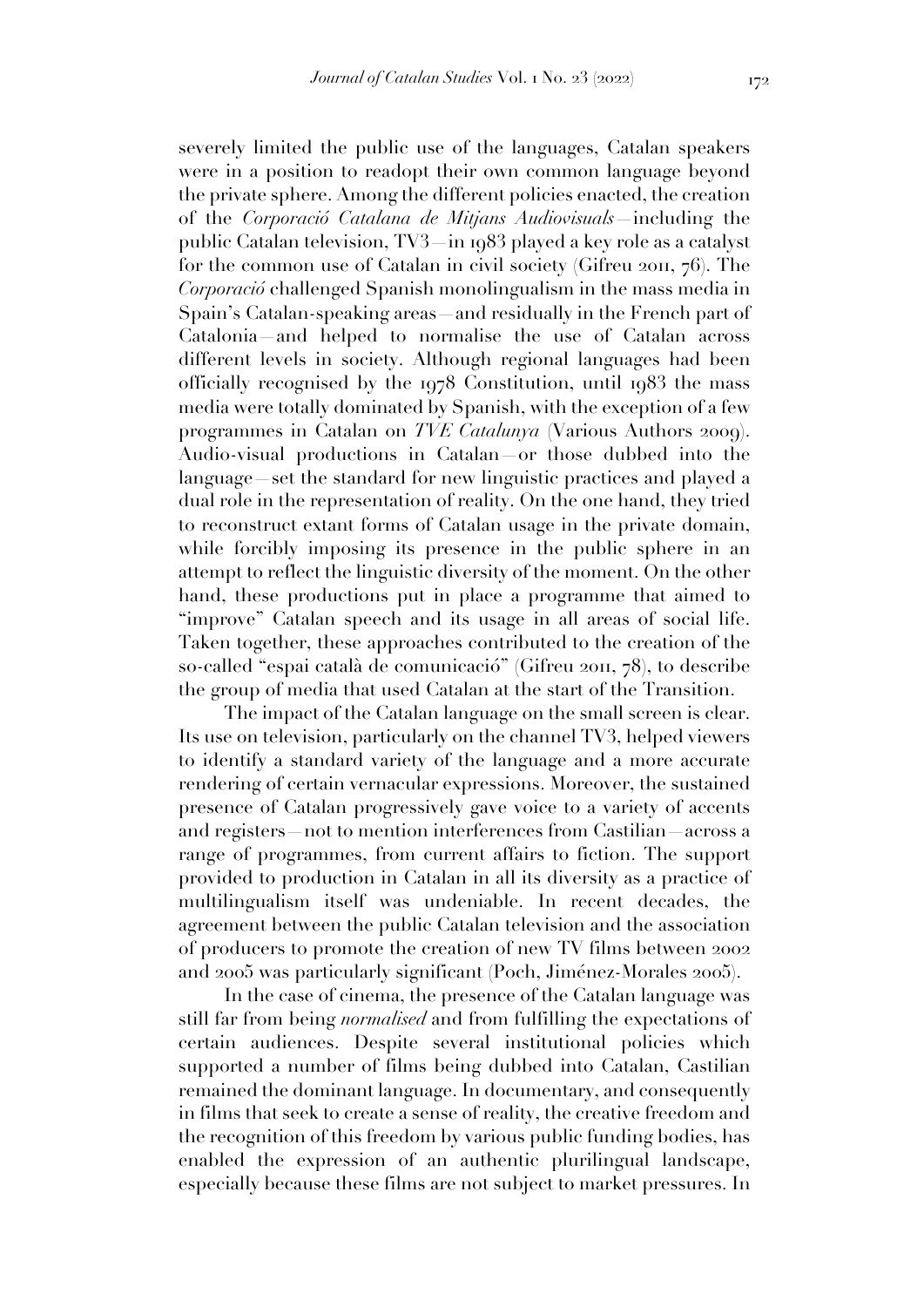this context, several films assume a critical role in demonstrating the way in which (multi)linguistic verisimilitude is realised. From the aforementioned *En construcción* to Carla Simón's Oscar-nominated *Estiu 1993* (2017) completely spoken in Catalan, it is clear that different methodologies connected with documentary cinema and realist fiction lead to a representation of the spoken language as something normal, if not indeed normalised. In both cases, language is deployed in a natural way, as the only possible form of communication, without any distortion or unconventional adaptation, that relies on the spontaneity of speakers.

## **An Academic Boost and the Blossoming of Documentary Cinema**

If *En construcción* is emblematic amongst Catalan creative documentaries, one that has been strongly influential because —and not in spite— of its personal style, then *Estiu 1993*, produced 15 years later, represents the zenith of autobiographical fiction in an emergent movement of films directed by young female filmmakers. These films, which focus on reflections of reality, have been highly valued by critics and film festivals alike. In a survey conducted by the film magazine *Caimán: Cuadernos de Cine* for its centenary issue (Heredero, 2016), 350 specialists were asked about the most relevant Spanish films ever made. The specialists included critics, academics, journalists, film industry managers and festival directors. The result was a list of 10 films per decade. The decade of 2000–2010 coincides with the re-emergence of documentary cinema in Catalonia, which dissolves the conventional borders between documentary and fiction and has been regarded internationally as an innovative contribution to the cinematic portrayal of reality. In fact, all the Catalan films selected since 2000 in some way belong to this mixed genre, namely: Guerín's *En construcción* (2001), *Honor de cavalleria* (Serra 2006), *De nens* (Jordà 2003), *En la ciudad de Sylvia* (Guerín 2007), *El cielo gira* (Álvarez 2005) and *La leyenda del tiempo* (Lacuesta 2006). Since 2010, the presence of Catalan documentary and fiction films has been highly valued by reviewers, with films such as *Aita* (de Orbe 2010), *Història de la meva mort* (Serra 2013) and *La academia de las musas* (Guerín 2015) standing out. Following the 2016 survey, other critical evaluations considered *Estiu 1993* to be amongst the three best *Spanish* films of the 2010–2020 decade.

The new-found recognition, by critics and academicians alike, of Catalan realist cinema can be linked to the boost in training in the field of documentary cinema provided by a number of public universities. In 1993, a university programme in Audio-visual Communication that offers instruction in film and media studies was launched in Catalonia. The programme has had an important impact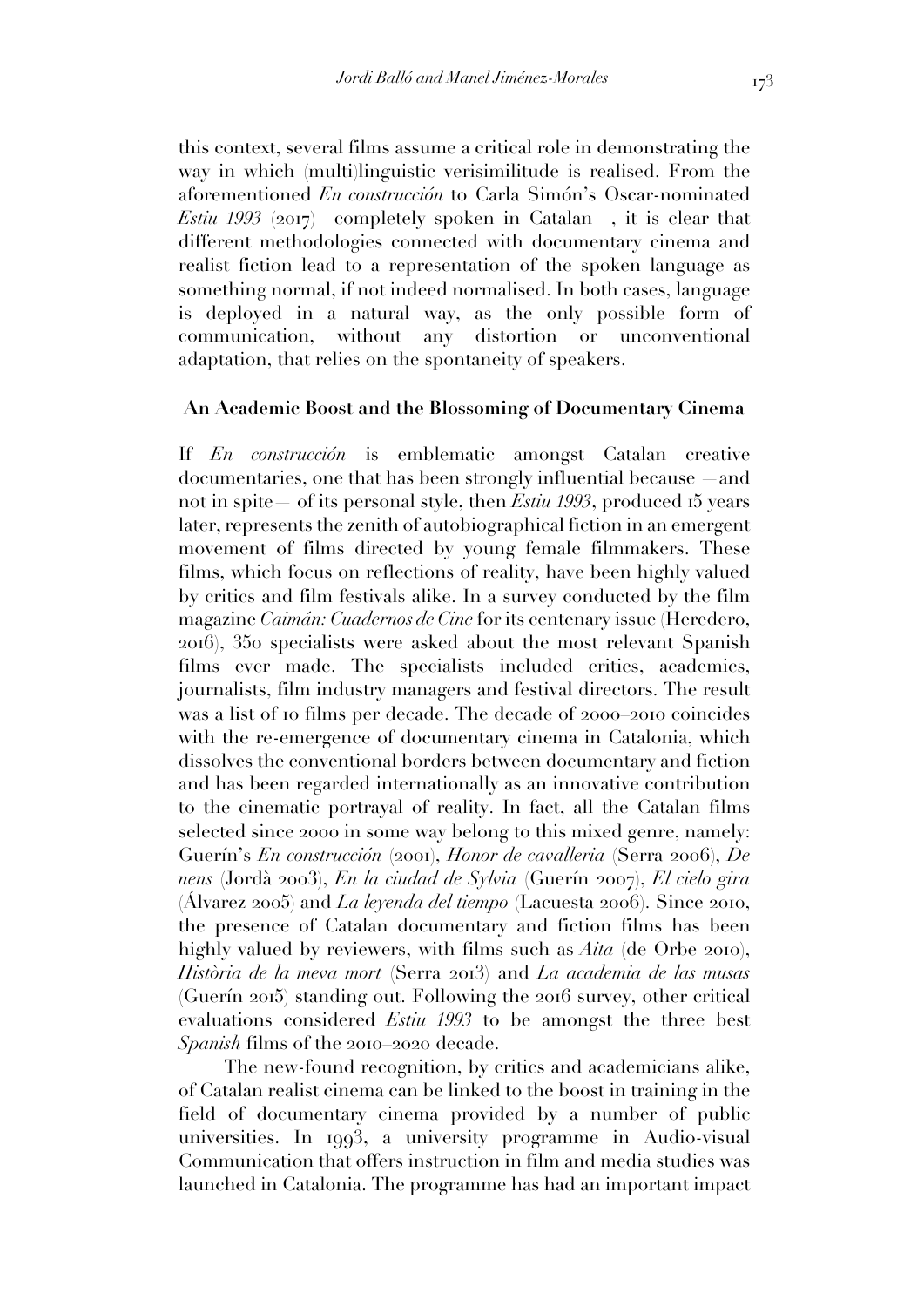on the audio-visual industry in the country and has played a key role in enriching representations of not just of Catalan reality but also of what might be called the Catalan imaginary. The Escola Superior de Cinema i Audiovisuals (ESCAC), the Universitat Autònoma de Barcelona (UAB) and the Universitat Pompeu Fabra (UPF) have all launched specialised programmes. In effect, everything changed after 1999, as the UAB and UPF entered the industry by creating Master's programmes designed to foment the production of documentary film in Catalonia (Viveros and Català 2010; Balló 2010). In the framework of the Master's degree in Creative Documentary at UPF-Barcelona School of Management famed filmmaker Joaquim Jordà played a particularly important role (Castanon-Akrami 2011; Comella 2014; Fibla-Gutiérrez 2019). Jordà initiated several creative strategies in his own films as well as in the productions created as part of the Creative Documentary course (Quintana 2014, 14). It is worth remembering that Jordà is one of the most notable members of the *Escola de Barcelona*—a movement inspired, at least in part, by the *Nouvelle Vague* (Epps 2012)—which implies a particular vision of film production and its relationship with culture, politics and territory.

By way of example, *Mones com la Becky* (1999), by Jordà in collaboration with Núria Villazán, tells the story of a community of psychiatric patients preparing a theatrical performance on the subject of therapy. The film focuses on the biography of António Egas Moniz, the Portuguese psychiatrist who developed and advocated lobotomy as a way to treat schizophrenia. Egas played an important role in the later acceptance of mental health issues and their treatment. Four languages are spoken in *Mones com la Becky*: Portuguese, Catalan, Spanish and English. Although the film was to be located in Portugal, the production was primarily shot in Catalonia. The location, along with the fact that most of the participants were Catalan, might suggest that the default language used in the film would be Catalan. However, two important sequences subvert this expectation. In the first, the main characters are invited to describe on camera invented incidents that they might have experienced themselves. Instead of the requested fictional events, they begin to recount genuine experiences from their own lives. It is of note that their narration is in Spanish, despite the fact that the film has otherwise established that their native language is Catalan. The fictional element, then, is not the story itself, but rather the language used to tell it, with the result that the use of Spanish, the language of the State, confers a certain sense of fabrication on what is being said. In contrast, at the end of the film, the participants use Catalan extensively in a public assembly held in the psychiatric facility. Jordà himself explains that the difference stems from the fact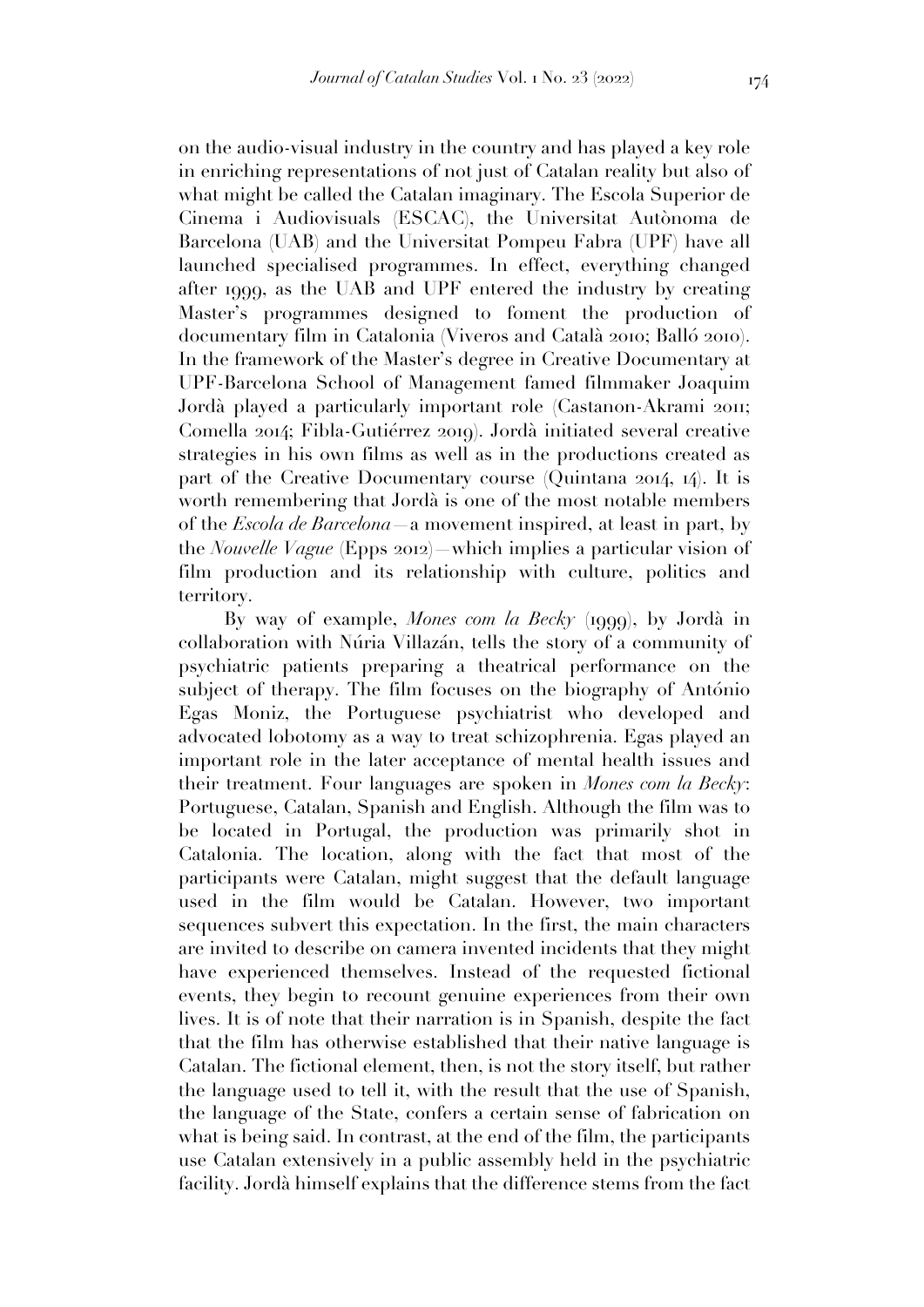that the characters, who are members of a generation for which cinema had *always* been in Spanish, feel and understand the general experience of being recorded as if it were a fiction. When they forget the presence of cameras, the linguistic "over-acting" disappears. Jordà employs these tensions masterfully in his films to varying critical, theatrical, cinematic and educational effects (Guerra 2014). The behaviour performed, observed and recorded in *Mones com la Becky* exemplifies how the experience of language has itself been codified.

Jordà's influence is also visible in Guerín's decision to shoot *En construcción*, unlike his previous ventures, in Catalonia—a decision that has helped to make *En construcción*, which received multiple awards and enjoyed relative commercial success, a virtually inescapable reference for other productions that explore the relationship between documentary and fiction. As already intimated, Guerín's most famous work radically poses the question of territory and identity—as is suggested by the title, both are "*under construction*"—and, in the process, the Catalan imaginary acquires new expressive possibilities. To cite only one example, Isaki Lacuesta, a pupil of both Jordà and Guerín, directed his first film, *Cravan versus Cravan* (2002), which begins in Paris, with French as a dominant language. However, halfway through the film, the poet and boxer Arthur Cravan moves to Catalonia, a move that elicits a powerful scene in which several Catalan poets exchange their opinions about Cravan's Dadaist legacy. The Catalan language here emerges, diegetically, as the language of the protagonist's new social reality.

These works encouraged documentary filmmakers to shoot in various locations without being conditioned by linguistic policies and politics but, instead, by simply using language as a natural aspect of their stories. Examples of this more "natural" approach include Lacuesta's subsequent work, *La leyenda del tiempo* (2006), Mercedes Álvarez's *El cielo gira* (2005), Carles Bosch's *Balseros* (2002), Ricardo Íscar's *Tierra negra* (2005), Pablo García's *Fuente Álamo, la caricia del tiempo* (2001) and Andrés Duque's *Oleg y las raras artes* (2016), to name but a few. These directors offered broader perspectives that differed significantly from those that had come before. None of these works is considered to have evolved *outside* of Catalan cinema; rather, they are all seen as an integrated new form of production and storytelling *within* Catalonia.

The idea of filming in any number of ambient languages with a critical point of view in one's own territory can be seen in the work of young filmmakers who continue to be influenced by Guerín and Jordà (Moreno-Caballud 2014; Cobo-Duran, Liberia Vayá 2021). In particular, a number of these filmmakers have been inspired to create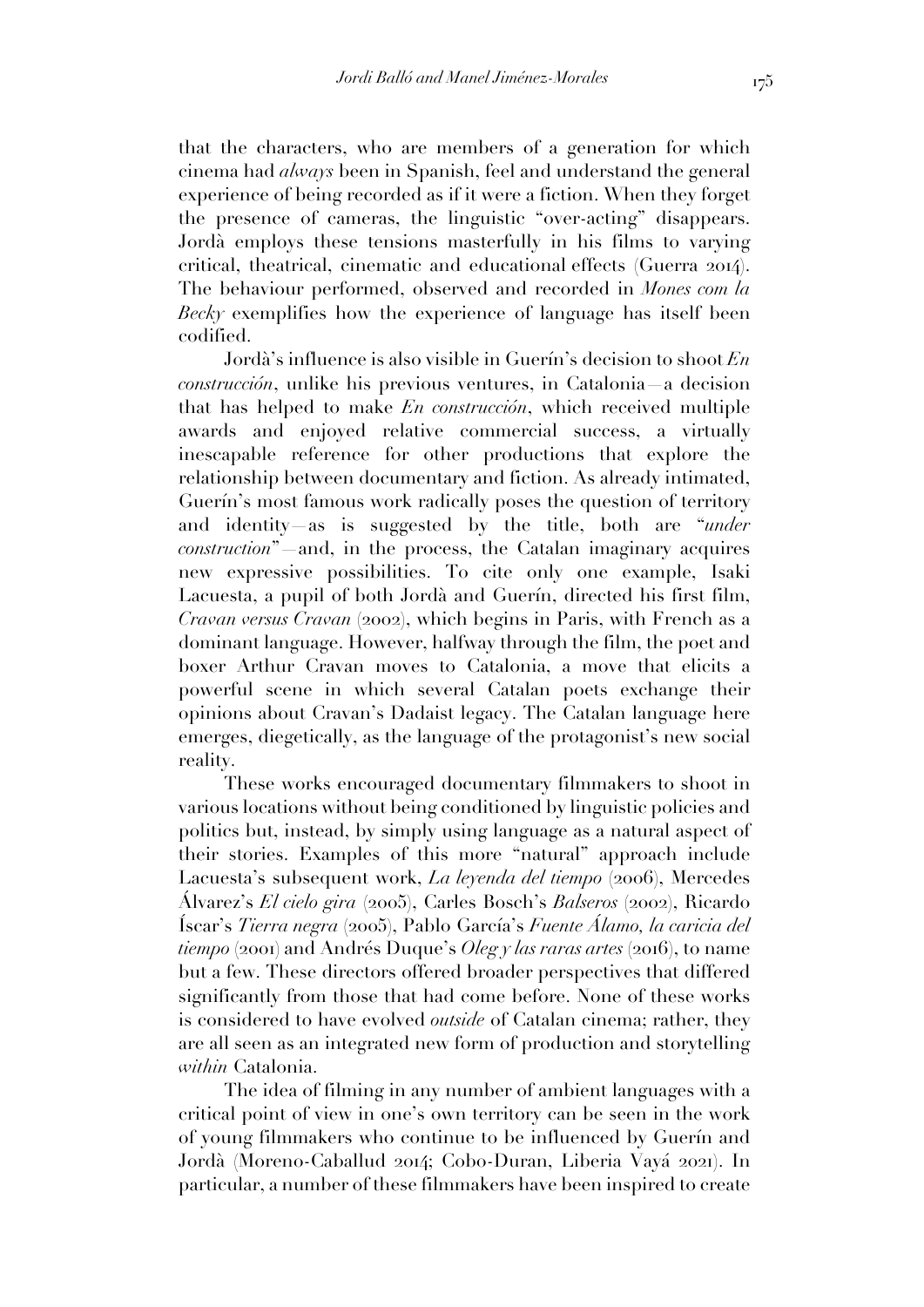visual narratives in marginal contexts, a generation that includes: Ariadna Pujol with *Aguaviva* (2006), Marc Recha with *Dies d'agost* (2006), Carla Subirana with *Nedar* (2008), Adán Aliaga with *La casa de mi abuela* (2005), Lupe Pérez with *Diario Argentino* (2006), José González Morandi and Paco Toledo with *Can Tunis* (2006), Eva Vila with *B-side* (2008), and more radically, Xavier Artigas and Xapo Ortega with *Ciutat morta* (2014).

## **Memory as a film location**

In the aforementioned *Nedar*, Carla Subirana plunges beneath the waters of remembrance as she tries to understand the mechanisms associated with memory loss as a consequence of certain illnesses, but also as a result of the conscious or unconscious desire to forget. In this intimate work, in which Subirana has a conversation with Jordà several months before the latter's death, the director explores the story behind her grandfather's execution by Francoist troops. She also sounds out the silence surrounding the event amongst her relatives, an effort that is dramatically exacerbated by the rapid advance of her grandmother's Alzheimers and the onset of the disease in her mother. Recovering memories becomes a crucial theme (Feenstra and Sánchez-Biosca 2014), especially when the Catalan language appears on screen, since the stories here in question are related to personal, profound feelings and the characters express themselves in their own language, presumably without any coding, pre-conception or constraining plot condition. At the same time, productions that revolve around the recovery of historical memory often include Catalan as a controversial issue because of to its virtual prohibition under Franco. In the previously cited sequence from *Nedar*, Subirana asks Jordà about robberies under Franco in order to understand her grandfather's actions as an alleged member of an anarchist organisation. Jordà explains that the people who participated in such organisations acted for political and social reasons and implicitly accepted the risk of execution. The conversation between the two flows perfectly in Catalan until the sequence is suddenly interrupted to give way to another sequence: an enacted, cinematic scene in which Subirana imagines a *film noir*like identity parade. In the *mise-en-scène*, a voice-over reads the police statement narrating the events related to one of her grandfather's alleged robberies. The sequence is in Spanish and, as such, contrasts with Jordà and Subirana's conversation. The use of the voice-over language reproduces the text used in the press at the time, but Subirana deliberately stresses the implications in this particular mixture of genres: the stylish crime drama, to account for a time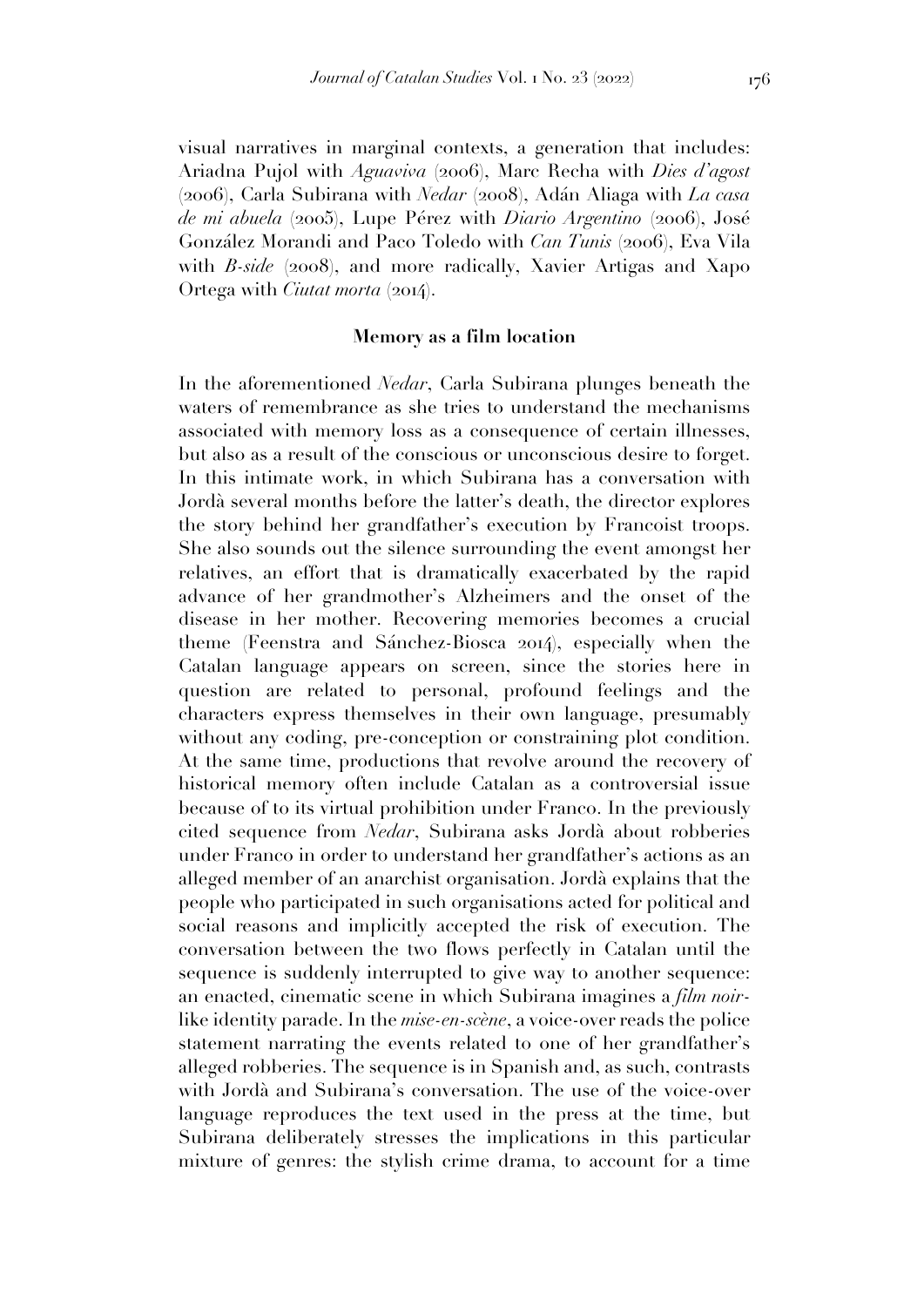when Spanish was *the* language of a repressive State apparatus, and the documentary domain of thought and evocation.

*Bucarest*, *la memòria perduda* (2008), is another work that delves into the subject of memory loss through the exploration of the author's past experiences as well as those of his ancestors. Its director, Albert Solé, is the son of one of the so-called "Seven Fathers" of the Spanish Constitution, Jordi Solé Tura. The filmmaker was born in Romania, where his family was sent into exile following the installation of the dictatorship. In the documentary, Solé, the director, embarks on a sort of introspective second exile, a memory exile, which leads him to recall the particularities of an anomalous biography abroad. In his singular journey into the recollection of personal episodes, some crucial experiences emerge, most of them related to circumstantial events conditioned by political and historical context: the Spanish dictatorship observed from a distance, the effects of the Cold War on communist countries and the transition to democracy in Spain. As with *Nedar*, the recovery of historical memory, which has become a central subject in Spanish cinema (Feenstra and Sánchez-Biosca 2014), is strongly conditioned by the real-life damage to personal memories due to ageing and illness. Jordi Solé Tura was also affected by Alzheimer's. The imperative to recall memories compels the director to explore the past, his own past, before there are no remaining witnesses to tell the story. In the film's first sequence, Albert Solé recounts how he grew up thinking that he was French, then Hungarian and finally Romanian, in spite of his strong Catalan background. His indeterminate nationality and continuous search for an identity overlap with the use of the language in the documentary. Along with his personal account, several sources complement the director's point of view, most notably archive images from the media as well as witness statements and readings of official documents, mostly in Spanish, although Catalan, French and English also appear, primarily spoken by friends or close acquaintances. The presence of different languages signals the multilingual experience of exile but also throws into relief, by contrast, the intimate language of communication between Solé and his father. In a sequence in which the director explains how as a child he went every Thursday afternoon to visit his father in jail, Solé reads a news item referring to his father's imprisonment. Solé Tura's surprised reaction has dramatic implications, since he is unable to remember such a poignant detail. The paradox, so to speak, is that Solé Tura appears to have used Spanish and Catalan in equal measure to communicate with his son, Albert, in particular situations. The bilingual cast of their communication marks, indeed, the reading of a letter addressed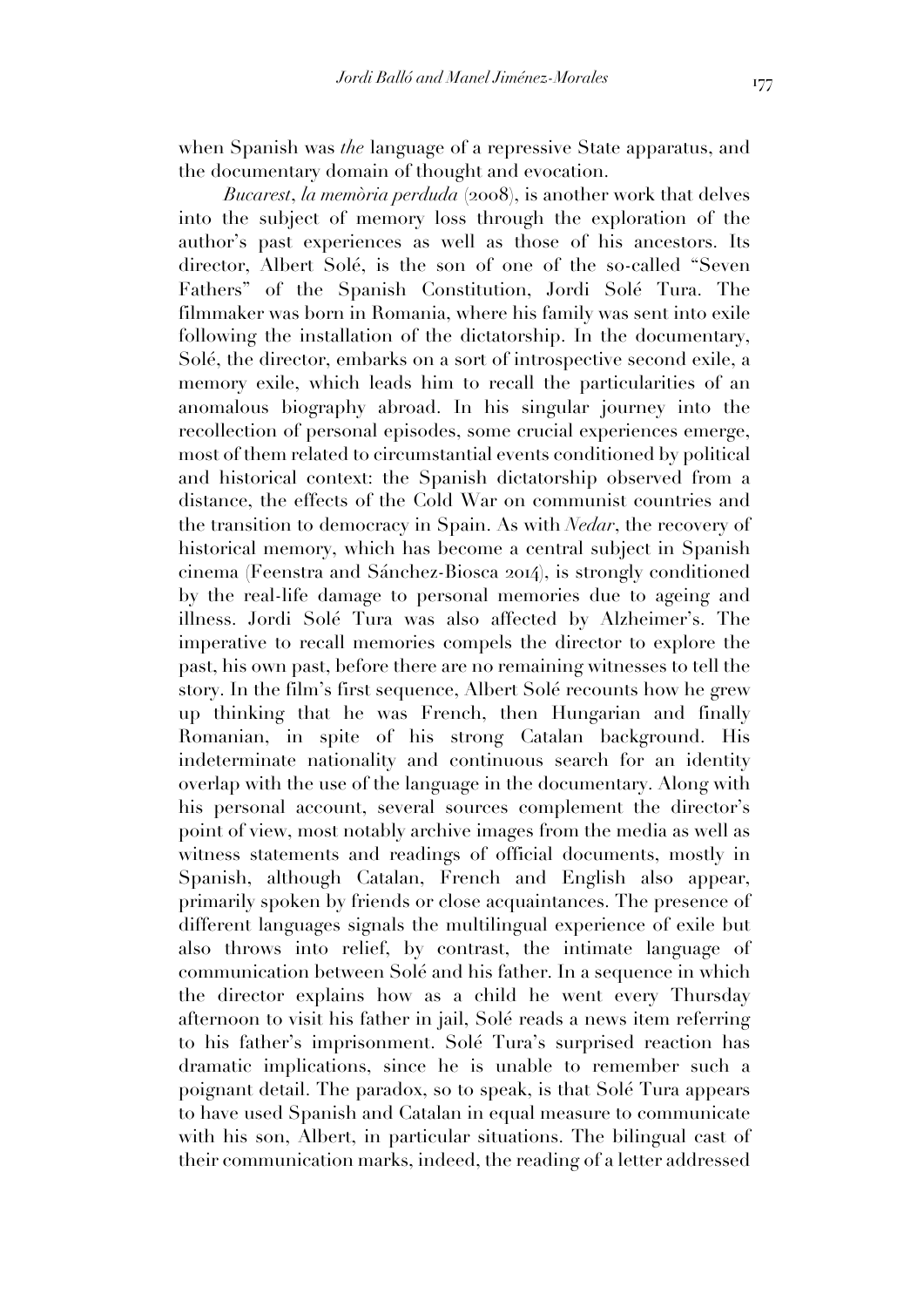by Solé Tura, from jail, to his son in Spanish, in keeping with the political repression of the Catalan language at that time.

In similar terms, *Bicicleta, cullera, poma* (2010) expresses the confluence of the personal and the universal with the loss of the memory of a person who serves as a perfect embodiment of a country's political history. The film, directed by Carles Bosch, follows the life of Pasqual Maragall after he announced publicly that he had been diagnosed with Alzheimer's. Maragall, who was the Mayor of Barcelona from 1982 to 1997, a period that included the 1992 Olympic Games, and the President of the Catalan Government from 2003 to 2006, agreed to be recorded while living with the disease. Catalan is the dominant language in the film, but the documentary acquires an international dimension when it takes on three other parallel stories from Hyderabad (India), Rotterdam (Netherlands) and Rochester (United States), with the implication that no matter how relevant or influential one might have been in history, anyone can be affected by Alzheimer's. The point is consistent with Maragall's desire to study the disease on a large scale through his own Alzheimer's research foundation. The evolution of the illness and its treatment across the four storylines provides a broad, common, global dimension to the issue. Obviously, Maragall's situation as a statesman confers additional value on the film and pushes at the limits between the private and the public in matters of health. The documentary also explores how the media, as well as Maragall's friends and acquaintances, have reacted to his illness. The film, nevertheless, goes beyond what is explored in *Nedar* or in *Bucarest, la memòria perduda*. The longstanding assumption that, in Catalonia, the language of intimacy was Catalan while the language of social, political and historical events and their representation was Spanish is disrupted in a sequence in *Bicicleta, cullera, poma*. In it, Maragall is shown writing his memoirs in his summer house, an act that entails gathering together personal memories and historical facts and that also functions as a reflection on how the brain works. The somewhat surprising factor here is that Maragall writes in English. The viewing audience may wonder why he is writing in a language which is neither his mother tongue nor the language of the Spanish State in which, as a Catalan politician, he lived and worked. In the end, Maragall justifies the use of English by saying that he began to write something for a foreign doctor and that he simply continued in that language. The scene shows how the rational process of thinking about memory leads, in this case, to the use of another language to stress difference and how English has become an overdetermined language as a *lingua franca*.

The films discussed in this section underscore that when reality engages and explores the dimension of the imaginary, the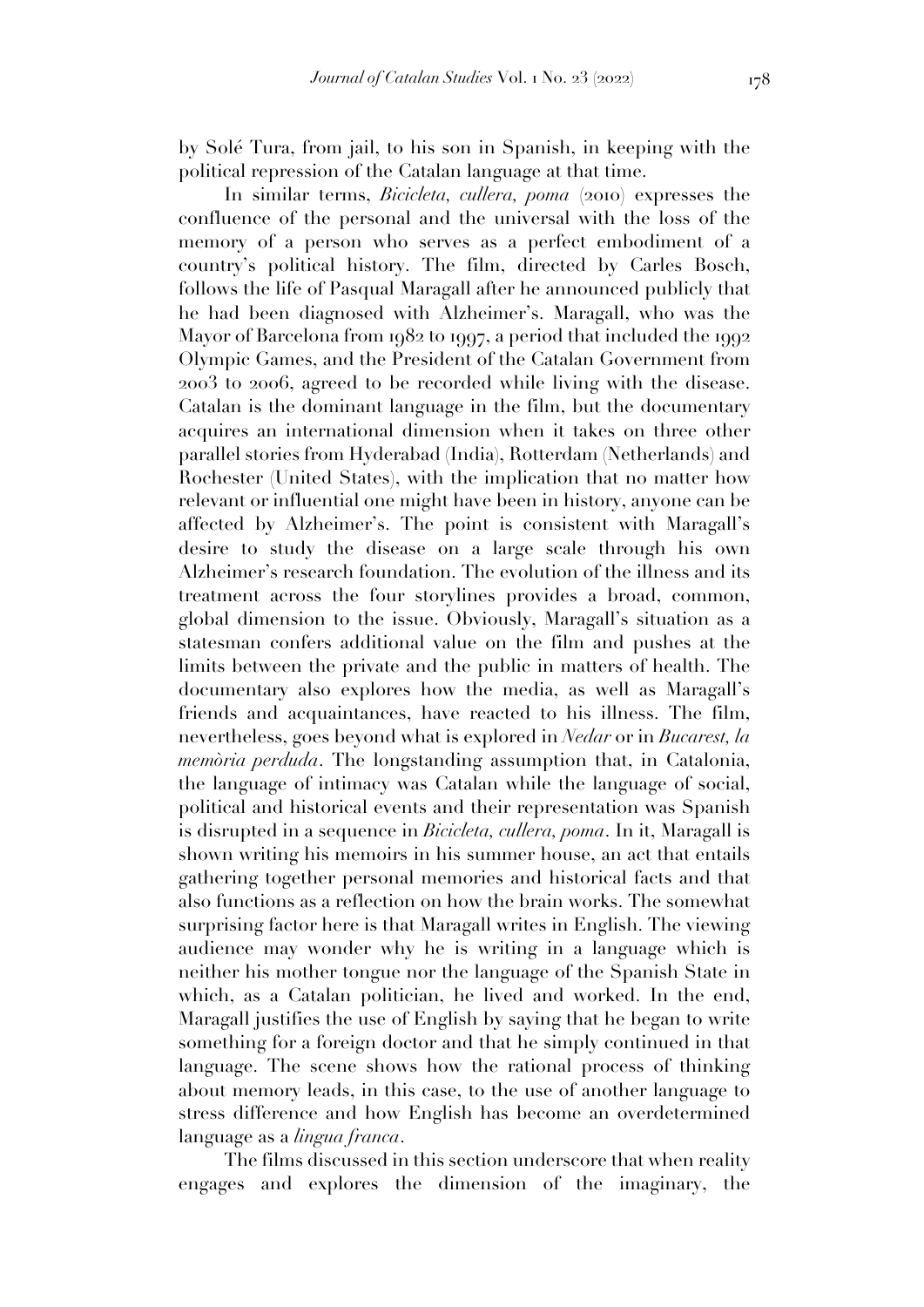unconscious or the past, it takes unpredictable paths that give voice to various notions about the language of intimacy, the representation of the intangible, the weight of history (and counterhistory), the dialogue with personalities and/or institutions and the challenges involved in conveying a certain non-identification with one's own discourse.

## **A polyphonic reality**

The case of *La plaga* (2013) by Neus Ballús—fostered by the UPF's Master's in Creative Documentary—adds yet another layer to the subject under discussion and helps to explain how the representation of reality can draw on language in more spontaneous ways. *La plaga*  allows its characters to express themselves with mutual intelligibility in a multicultural and multilingual context. The film is constructed under the concept of universality through the depiction of a meeting place of different migrations (Quintana 2014, 21). These intersecting migrations take place in a rural space on the outskirts of Barcelona, where several languages are spoken together: Catalan, Spanish with different varieties and dialects such as Argentinian, Russian, Moldovan and Ilocano. *La plaga* had a significant impact and was shortlisted for a Gaudí award for Best Catalan Fiction Film. At the same ceremony, it won the awards for best screenplay, best direction and best editing. One of its particularities is that the film mobilises a choral story in which the main characters are not actors but perform their parts after a long working process with the filmmaker. What Ballús manages to extract from such an approach is a sense of authenticity that is never lost in the devised plots in which the characters appear to find a natural way of expressing themselves. The story flows in a multilingual arena that provides a space for Catalan, which is spoken by the family who owns the farm that is affected by the plague and, above all, by Maria, an elderly and humble woman who also speaks in Catalan to the Philippin carer of the health residence. In its deliberate use of multilingualism, the film has similarities with *La substància* (2016), by Lluís Galter, which was also produced in the context of the UPF programme and which also grapples with notions of reality and representation, original and copy, authenticity and stereotypes. *La substància* centres on the construction of a small town resembling Cadaquès, on the Costa Brava, in a small spot on the Southern coast of China, in Xiamen. The film generates a mirror image not only between Cadaquès and the Chinese village called Kadakaisi, but also between the Catalan and the Chinese languages.

Along with *La plaga* and *La substància,* the film *Lo que tú dices que soy* (2007)—directed by Virginia García del Pino and produced as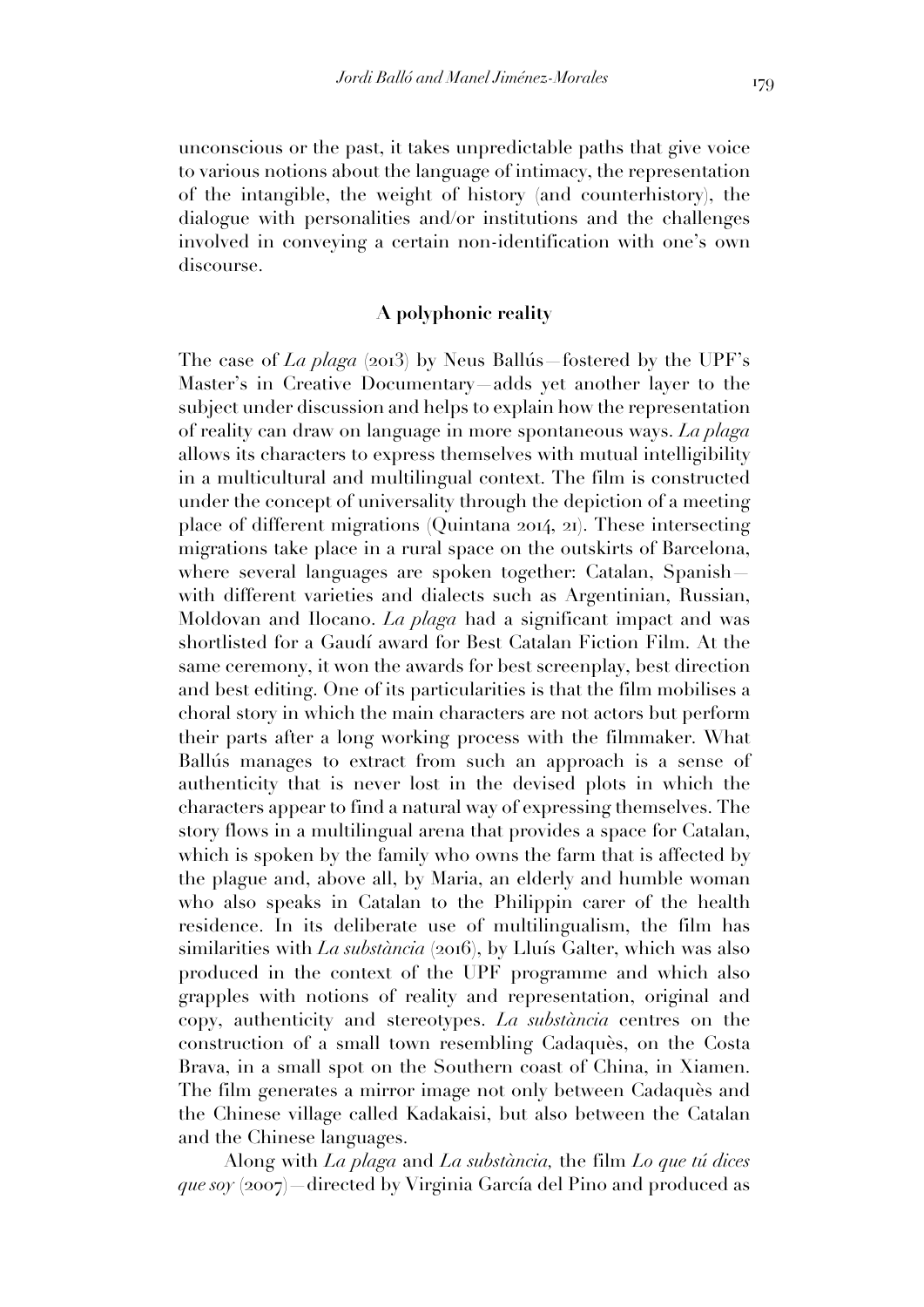part of the Master's degree course in Creative Documentary at the Universitat Autònoma de Barcelona—also provides a fluent polyphony of language through a range of perspectives. Here, different accents are present and the combination between Catalan and Spanish becomes a natural option. The three films *La plaga, La substància* and *Lo que tú dices que soy* can thus be understood as exercises in relatively successful multilingual productions that are not the result of some laboratory-like experiment in cultural politics, but that are instead solely inspired by the commitment to a sense of reality.

In the aforementioned *Ciutat morta*, Xavier Artigas and Xapo Ortega take as their starting point the suicide of a student called Patricia Heras in order to elucidate "case 4F," an incident related to police corruption and the fabrication of evidence in Barcelona. The film narrates the story of a group of squatters who allegedly caused a policeman to become tetraplegic on the night of 4 February 2006, during a party in an occupied old building belonging to the Barcelona City Council. It is designed as a "documentary within a documentary," and begins by presenting a scene in which the police change the evidence in order to frame the young squatters for a crime that they did not commit. The voices of the witnesses and the young people are combined with images from media sources that covered the events. Most of the witnesses—some of whom are from a range of Latin American countries—express themselves indiscriminately in Catalan or Spanish. The images relating to the extracts of the court hearings are, however, always in Spanish, a fact that underscores, once again, that the language of the legal domain, and by extension the Administration, is still Spanish. The same linguistic imbalance is at play in Jordà's *De nens* (2003)*,* a documentary about the well-known "Raval Case," which centred on an alleged paedophile network constructed to cover up a supposed real-estate scam in the Raval district of Barcelona—the same in which Guerín's *En construcción* is set. As in *Ciutat morta*, in *De nens,* the main language of the Courts is Spanish, although the judges, prosecutors, the main accused and some of the witnesses have marked Catalan accents.

### **Unstigmatized Languages in Art House Cinema**

The case of Albert Serra epitomises the importance of working with non-professional actors, as is the cases with many of the aforementioned directors. For Serra, the language of filmmaking belongs entirely to Catalan, the language of the company of actors and the technical crew who carry with themselves—and thus bring to their movies—their own aesthetic and linguistic territory, beyond or beside geographical parameters or literary origins. The main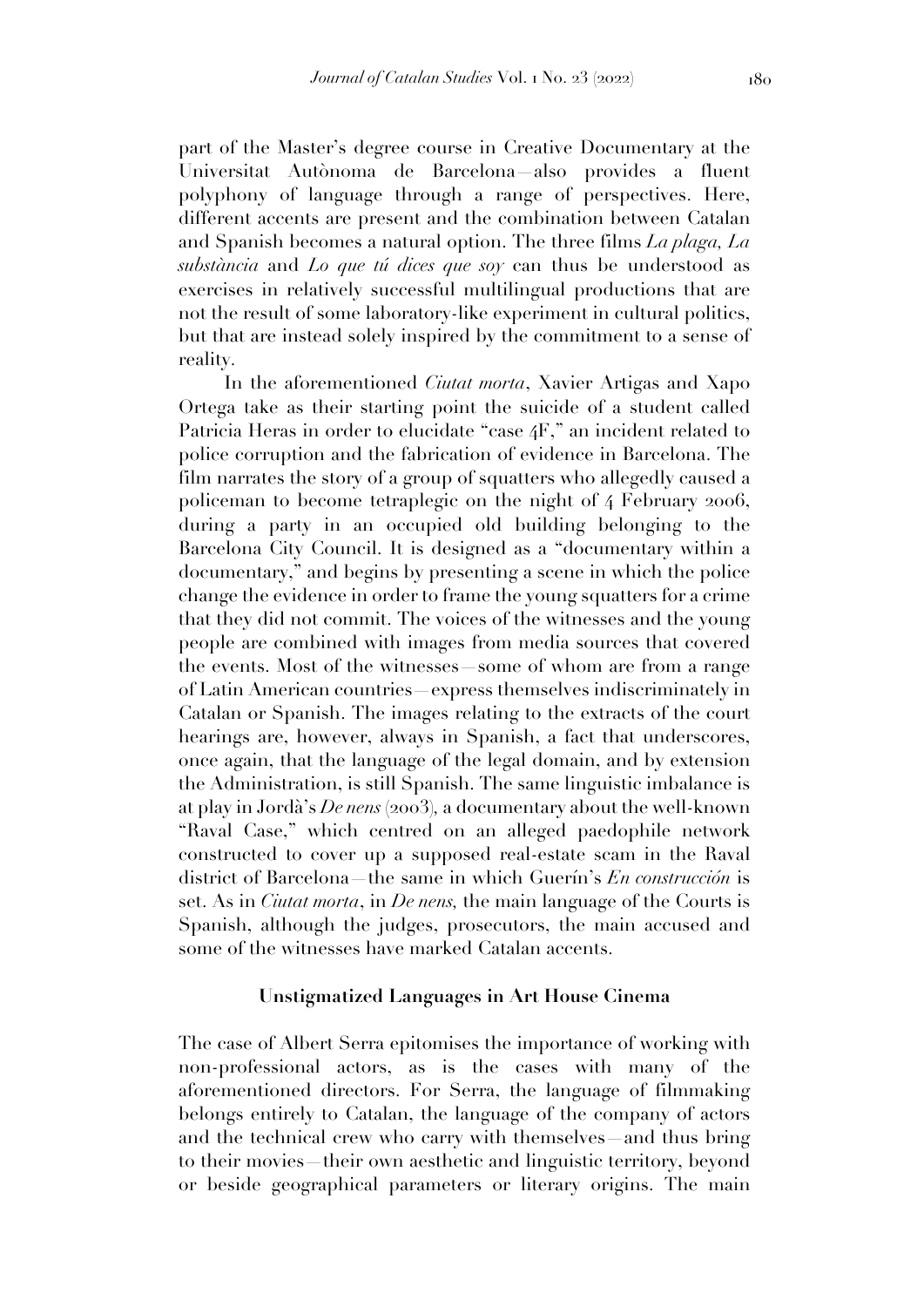criterion for Serra appears to be the desire to obtain the most organic form of expression from the characters, no matter how "unbelievable" it may be for the story. Serra's films *Honor de cavalleria*, *El cant dels ocells* (2008), *El Senyor ha fet en mi meravelles* (2011) and *Historia de la meva mort*, amongst others, demonstrate that this unlikely approach radiates a sense of reality not because of its coherence with the plot, but because of its consistency with the acting and, by extension, with human nature. Accordingly, in *Honor de cavalleria*, Don Quixote is played by a Catalan actor and speaks Catalan, despite the fact that strict fidelity to the *literary* reference would have the film set in La Mancha and spoken in Spanish. Serra adopts a multilingual approach in *Liberté* (2019), with the presence of French, German and Italian to tell a story of licentiousness in Europe. This film went on to win the Special Jury Prize of the section "Un Certain Regard," at the Cannes Film Festival.

In a round table at the University of Princeton that included Antonio Monegal, Ricardo Piglia, Andrea di Tella and Sergio Wolf, the vitality of documentary films and of realistic fictions in Catalonia was taken to be self-evident (Monegal 2007). The participants did not hesitate to link Serra's cinema to the creative documentary movement. Nevertheless, they discerned a marked distance between certain films of this "tradition" and Serra's strategies and ambitions. Olivier Père, who discovered Albert Serra when he was in charge of the Festival de Cannes' Director's Fortnight, described him as part of a new generation of directors who still makes possible the passion for contemporary cinema and the film modernity (Père 2011). With respect to Serra, the director's apparent indifference to the audience is a critical part of his discourse as an artist and a key element in his emblematic filming style.

## **The Blossoming of the Female Perspective**

Most of the examples considered in this article refer to the different genres of documentary and fiction filmmaking that use nonprofessional actors in realistic situations. The influence of the documentary as an expression and representation of reality has, as already noted, a significant presence in purely fictional productions. The transposition of documentary mechanisms to fiction is clearly represented by several female directors.

Indeed, a number of films directed by women leave an arguably deeper personal footprint as a sign of authorship and the search for a self-assertive voice of their own, a tendency that has important implications for the previously discussed expression of authenticity. One of the first films that illustrates this tendency is *Tres dies amb la família* (2009), directed by Mar Coll, a former student of ESCAC who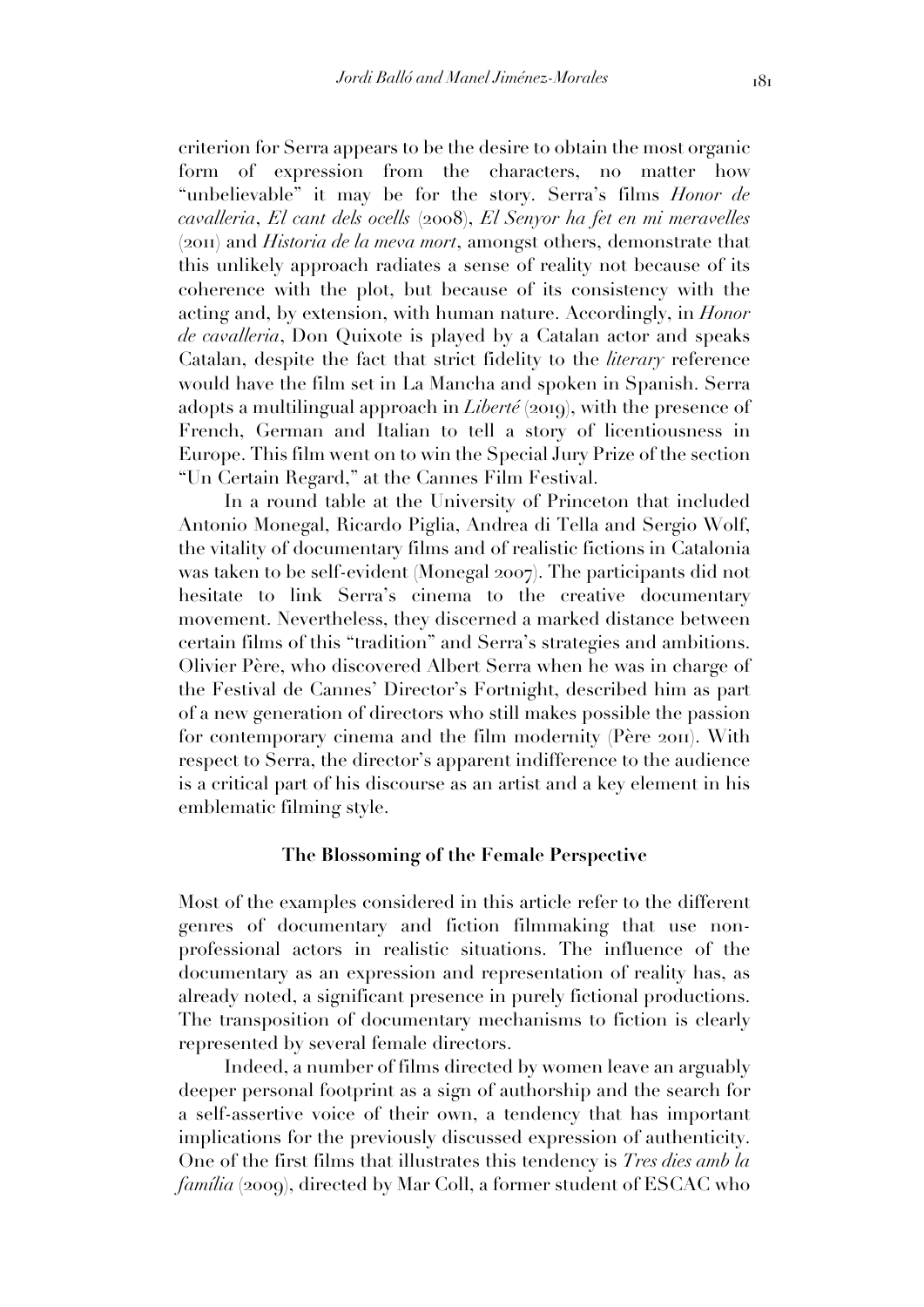narrates a semi-autobiographical story about a girl who travels back home for the funeral of a relative and experiences all the complex and hypocritical behaviours within a bourgeois family. Coll's recourse to Catalan functions as an expressive means for intensifying the portrait of a family, a move that is also on display, but in Spanish, in *Lo mejor de mí* (2007), by Roser Aguilar, a film of simple feelings and few, if any, embellishments. To a certain extent these two films can be understood as providing the foundations for a number of subsequent works directed by young female filmmakers and fostered by academic institutions. The most notable films in this direction are *Les amigues de l'Àgata* (2016), a co-direction between Laia Alabart, Alba Cros, Laura Rius and Marta Verheyen, with Catalan as the only language and the Málaga Festival award-winner *Júlia ist* (2017), by Elena Martín. In the latter film located in Barcelona and Berlin, the spontaneous style of filming and acting leads to a natural use of Catalan combined with German, as the common form of communication for a generation that was born and educated in Catalan. As such, the language accords with the requirements of the plot even as it remains, inevitably, also an aesthetic choice.

Likewise shot in Berlin, *Les distàncies* (2018), by Elena Trapé, explores the human relationships within a group of old friends who, once outside Catalonia, discover that everything is not as it used to be. *Les distàncies*, which was produced by the ESCAC and named Best Film at the Gaudí Awards in 2019, was conceived from the start as a totally multilingual (Catalan-Spanish-German-English) production. According to its director, the goal was to show how bilingualism and, in particular moving between Catalan and Spanish, is a natural part of her daily context. For this reason, she explains, the conversations have not been translated, although the film was also dubbed into Spanish. This dubbed copy was to allow for the film to be shown in those towns where no original-language screenings typically take place. Trapé described the experience of dubbing as "painful and terrible" (Especial Festival de Málaga 2018). *Les distàncies* is a rarely explicit example of the way in which autobiographical fiction, authorial intent, and the vindication of multilingualism come face-to-face with the imposition—although partial in this context of market pressures in favour of the Spanish language. In this particular case, such imposition has the potential to influence the overall impact of a film and be detrimental to its critical reception.

The recent generation of female-driven cinema, which has gained visibility in several countries, often showcases stories of social justice, equality and fairness but also often brings to the fore questions of linguistic diversity. As Agnès Varda noted some years ago, when women eventually had the opportunity to be directors, the rules of the game had already been established from a male point of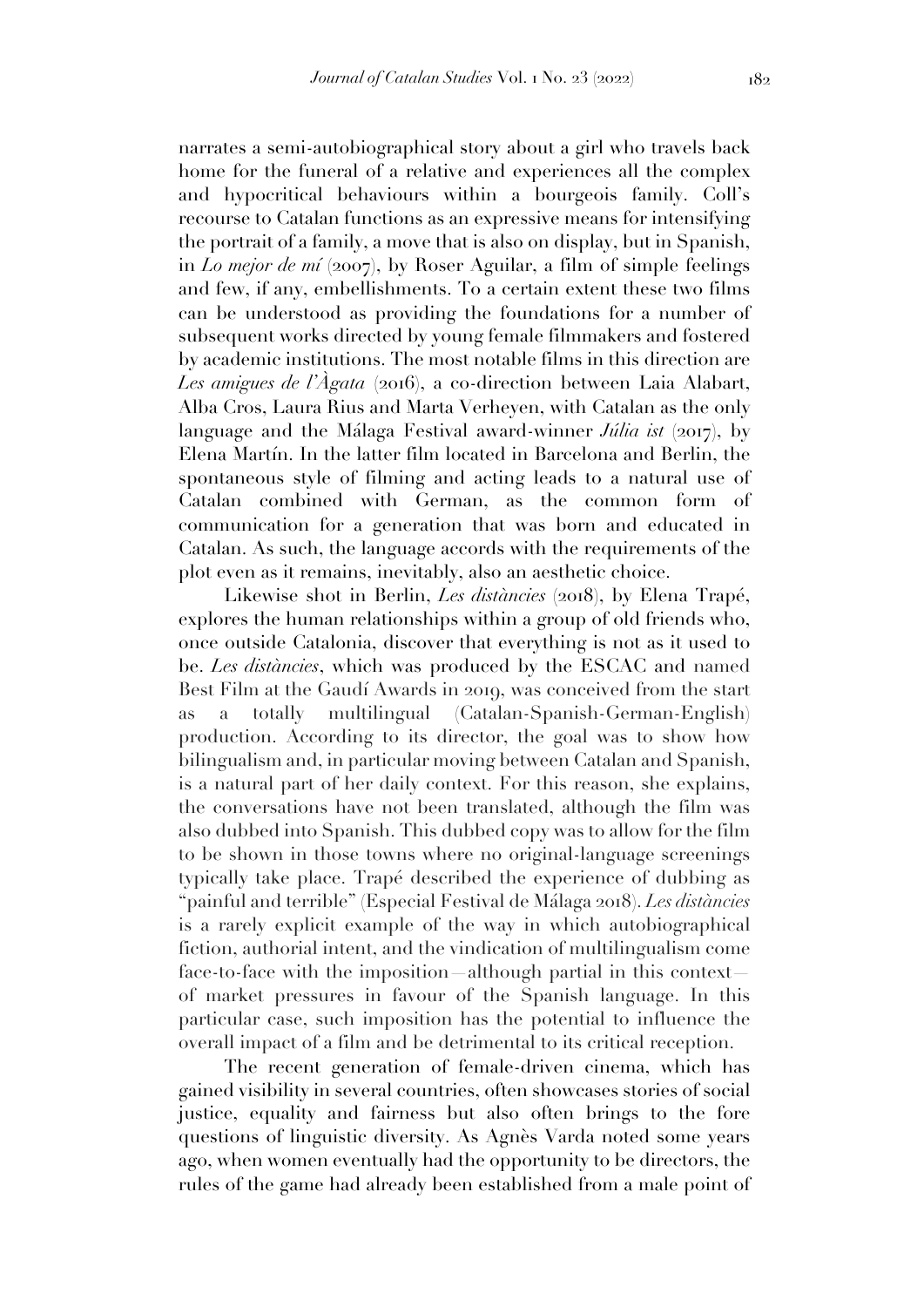view (*Lucarne ovale* 1978). Consequently, the representation of, and by, women was particularly fraught. These films directed by women can thus be understood as comprising new opportunities for a cinema that reinvents previous plots and modes of expression and that reassesses and rethinks established patterns of representation, especially of bodies (Merino 2019). A pertinent example of such reassessment and reinvention is the movement *Dones visuals*, created in 2017, which aims to redress the historic gender imbalance in the film industry. The activities promoted by this group (production, training, funding, incubation, etc), encourage films that deal with experiential reality. Importantly, in all of these films, language plays a critical part in the representation, and construction of the gender, sexuality and the body.

Of all the films that engage questions of gender, the previously noted *Estiu 1993*, by Carla Simón, is especially notable as it draws on the autobiographical experience of the author, whose parents died of AIDS when she was a little girl. Shot entirely in Catalan, *Estiu 1993* presents its characters and its locations in an organic way that appreciates the values of authenticity and truth. A work of autobiographical fiction, *Estiu 1993* was awarded a Gaudí for best film, a Goya for best direction and was selected by the *Academia de las Artes y las Ciencias Cinematográficas de España* as its candidate for the Oscars in 2018. The film's recognition by critics and audiences alike, thus acts as an indirect sign of support for the use of Catalan in contemporary cinema. That these and other films directed by women have tended to take the form of confessions and personal stories, in which expressions of intimacy and honesty loom large and in which language assumes more natural form of expression, also merits critical consideration.

In sum, Catalan documentary cinema has evolved differently according to such diverse factors as historical context, academic training and influence, the thematic particularities of politics and culture, the vagaries of personal voice, the interplay of age, race, gender, sexuality and so on, and the degree of professional and nonprofessional acting involved. At the very least, the documentary films produced over the last twenty years suggest that the concern for depicting reality has fostered more natural deployments of the multilingual landscape of Catalonia. Different strategies, deliberate and/or unexpected, have compensated, in part, for previous shortcomings in the representation of linguistic plurality. Above all, the desire to represent a spontaneous reality, free from the dictates of funding or audience ratings, has facilitated the growth of the industry and encouraged a more natural perception of the multilingual phenomenon. In so doing, these and other filmmakers succeed in making the Catalan language into a proper and unique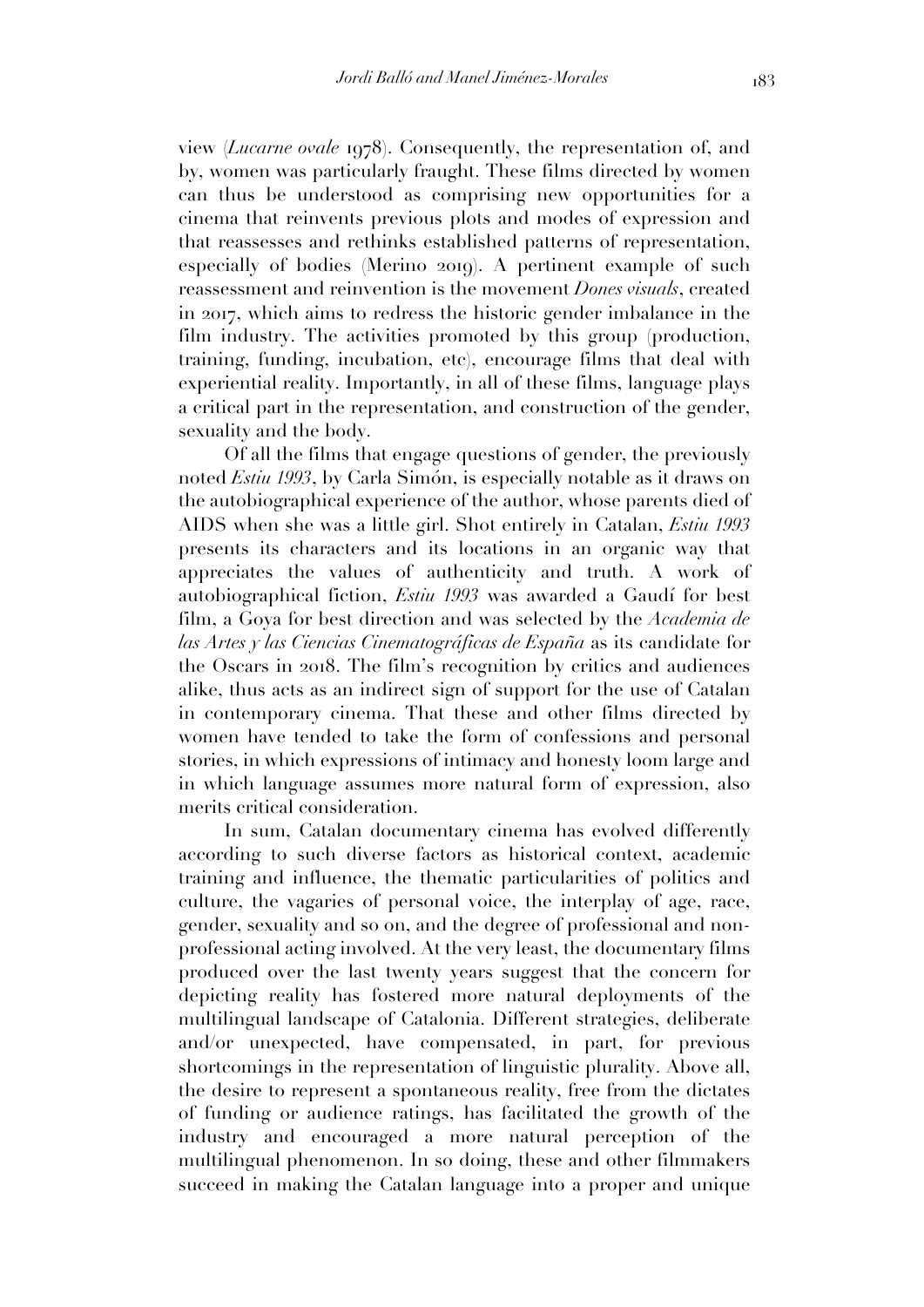form of cinematic creativity (Camps 2018, 30). The current situation clearly owes some of its good results to university training initiatives. However, in the future, cinema may look for new ways to capture an increasingly complex multicultural and multilingual reality. Whatever the case, the current situation indicates that the movements related to the documentary genre, *cinéma du réel*, and/or autobiographical fiction are deeply engaged in an ongoing search for authenticity in ways that open a space for the Catalan language and that allow it to be present in a number of films, part and parcel of a tacit agreement between the filmmakers and the world, or worlds, they wish to portray.

### **Filmography**

#### *(Languages ordered alphabetically)*

- *Aguaviva*. 2006. Ariadna Pujol. Catalan, Spanish.
- *Aita* [*Father*]. 2010. José María de Orbe. Basque, Spanish.
- *B-side.* 2008. Eva Vila. Catalan, English, Spanish.
- *Balseros*. 2002. Carles Bosch and Josep Maria Domènech. English, Spanish.
- *Bicicleta, cullera, poma*. 2010. Carles Bosch. Catalan, English, Dutch, Kannada, Spanish, Telugu.
- *Bucarest, la memòria perduda*. 2008. Albert Solé. Catalan, English, French, Spanish.
- *Can Tunis*. 2006. José González Morandi and Paco Toledo. Spanish.
- *Ciutat morta*. 2014. Xavier Artigas and Xapo Ortega. Catalan, Spanish.
- *Cravan versus Cravan*. 2002. Isaki Lacuesta. Catalan, English, French, Spanish.
- *De nens*. 2003. Joaquim Jordà. Catalan, Spanish.
- *Diario Argentino.* 2006. Lupe Pérez. Spanish.
- *Dies d'agost.* 2006. Marc Recha. Catalan.
- *En construcción*. 2001. José Luis Guerín. Catalan, Catalan Sign Language, Moroccan Arabic, Panjabi, Spanish.

*El cant dels ocells*. Albert Serra. Catalan, Hebrew.

- *El cielo gira*. 2005. Mercedes Álvarez. Moroccan Arabic, Spanish.
- *El Senyor ha fet en mi meravelles*. 2011. Albert Serra. Catalan.
- *En la ciudad de Sylvia*. 2007. José Luis Guerín. French, Spanish.
- *Estiu 1993*. 2017. Carla Simón. Catalan.
- *Fuente Álamo: la caricia del tiempo*. 2001. Pablo García. Spanish.
- *Història de la meva mort*. 2013. Albert Serra. Catalan.
- *Honor de cavalleria*. 2006. Albert Serra. Catalan.
- *Júlia ist*. 2017. Elena Martín. Catalan, English, German, Spanish.
- *La academia de las musas*. 2015. José Luis Guerín. Catalan, Italian, Spanish.
- *La casa de mi abuela*. 2005. Adán Aliaga. Catalan, Spanish.
- *La leyenda del tiempo*. 2006. Isaki Lacuesta. Japanese, Spanish.
- *La plaga*. 2013. Neus Ballús. Catalan, Ilocano, Moldavian, Russian, Spanish.
- *La substància*. 2016. Lluís Galter. Catalan, Chinese, Spanish.
- *Les amigues de l'Àgata*. 2016. Laia Alabart, Alba Cros, Laura Rius and Marta Verheyen. Catalan.
- *Les distàncies*. 2018. Elena Trapé. Catalan, English, German, Spanish.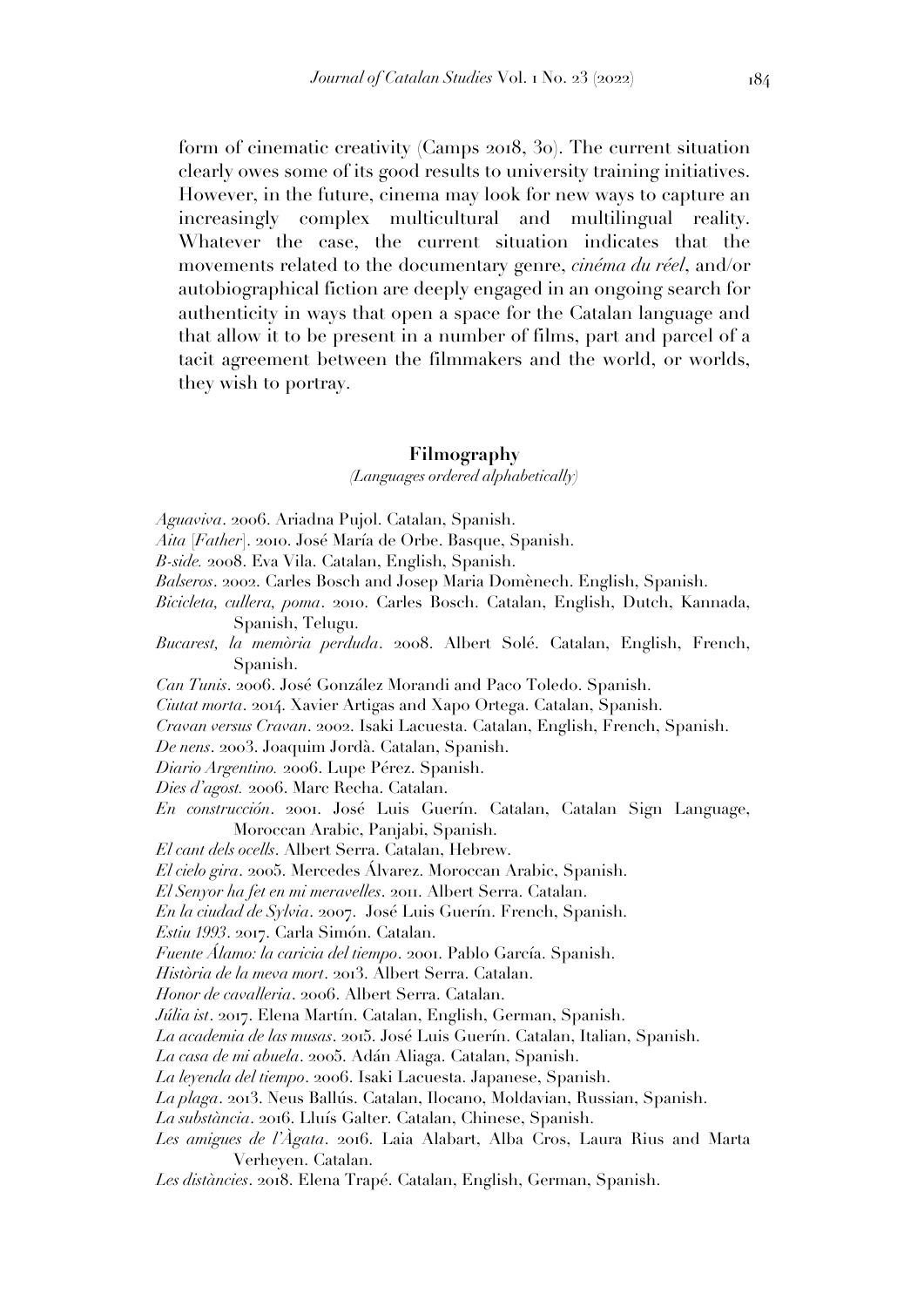- *Liberté*. 2019. Albert Serra. French, German, Italian.
- *Lo mejor de mí*. 2007. Roser Aguilar. Spanish.
- *Lo que tú dices que soy*. 2007. Virginia García del Pino. Catalan, Spanish.
- *Mones com la Becky*. 1999. Joaquim Jordà and Núria Villazán. Catalan, English, Portuguese, Spanish.
- *Nedar*. 2008. Carla Subirana. Catalan, Spanish.
- *Oleg y las raras artes.* 2016. Andrés Duque. Russian.

*Tierra negra*. 2005. Ricardo Íscar. Spanish.

## **Works Cited**

- Balló, Jordi. 2010. "Cronología de una transmisión (El Máster de Documental de la UPF)." In *Realidad y creación en el cine de no-ficción*. Edited by Mirito Torreiro, 105–22. Madrid: Cátedra.
- Camps, Magí. 2018. "El cinema català més enllà de la subvenció." *La Vanguardia* 23 May, 30.
- Castanon-Akrami, Brice. 2011*. "*Renouveau du documentaire et nouveau réalisme catalan: le Master en documentaire de création de l'Université Pompeu Fabra (Barcelone)." Doctoral thesis: www.theses.fr/2011REIML004
- Cobo-Duran, Sergio and Irene Liberia Vayá. 2021. "Narrativas y estéticas hereditarias en la no ficción española: reminiscencias cinematográficas de la obra de Joaquim Jordà y José Luis Guerín." In *Cine español entre milenios (1990–2010)*. Edited by Virgina Guarinos and Jean Paul Aubert, Fotocinema 23 (2021), 47–73.
- Comella, Beatriz. 2014. *Filmar a pie de aula. Quince años de una experiencia docente en la universidad*. Tarragona: Universitat Rovira Virgili.
- Especial Festival de Málaga, television programme, 2018. Interview with Elena Trapé broadcast by El rincón TV.
- Epps, Brad. 2012. "Echoes and Traces: Catalan cinema, or Cinema in Catalonia." In *A Companion to Spanish Cinema*. Edited by Jo Labanyi and Tatiana Pavlovic, 50–80. Oxford: Wiley-Blackwell.
- Feenstra, Pietsie and Vicente Sánchez-Biosca, editors. 2014. *Le cinéma espagnol. Histoire et culture*. Paris: Armand Colin.
- Fibla-Gutiérrez, Enrique. 2019. "Cinema of Crisis and the Documentary Impulse: The UPF Masters in Creative Documentary." Hispanic Research Journal 20 (1), 26–41.
- Gifreu, Josep. 2011. "El procés de normalització del català en els mitjans de comunicació: Notes sobre l'evolució de la recerca, 1980–2010." *Treballs de sociolingüística catalana* 21: 73–82.
- Guerra, Carles. 2014. "La militància biopolítica de Joaquim Jordà." *Comparat/ive Cinema* 5: 50–55.
- Heredero, Carlos. 2016. *Caimán: Cuadernos de Cine*. 100 Cuadernos. Especial cine español 46: 12–15.
- Lucarne ovale, television programme. 1978. Interview with Agnès Varda broadcast by Radio Télévision Suisse (RTS), 3 March.
- Merino, Imma. 2007. "Volver al origen." In *Al otro lado de la ficción. Trece documentalistas españoles contemporáneos*. Edited by Josetxo Cerdán and Casimiro Torreiro. Madrid: Cátedra.
- Merino, Imma. 2019. *Agnès Varda. Espigadora de realidades y ensueños*. San Sebastián: Colección Nosferatu/Filmoteca Vasca.